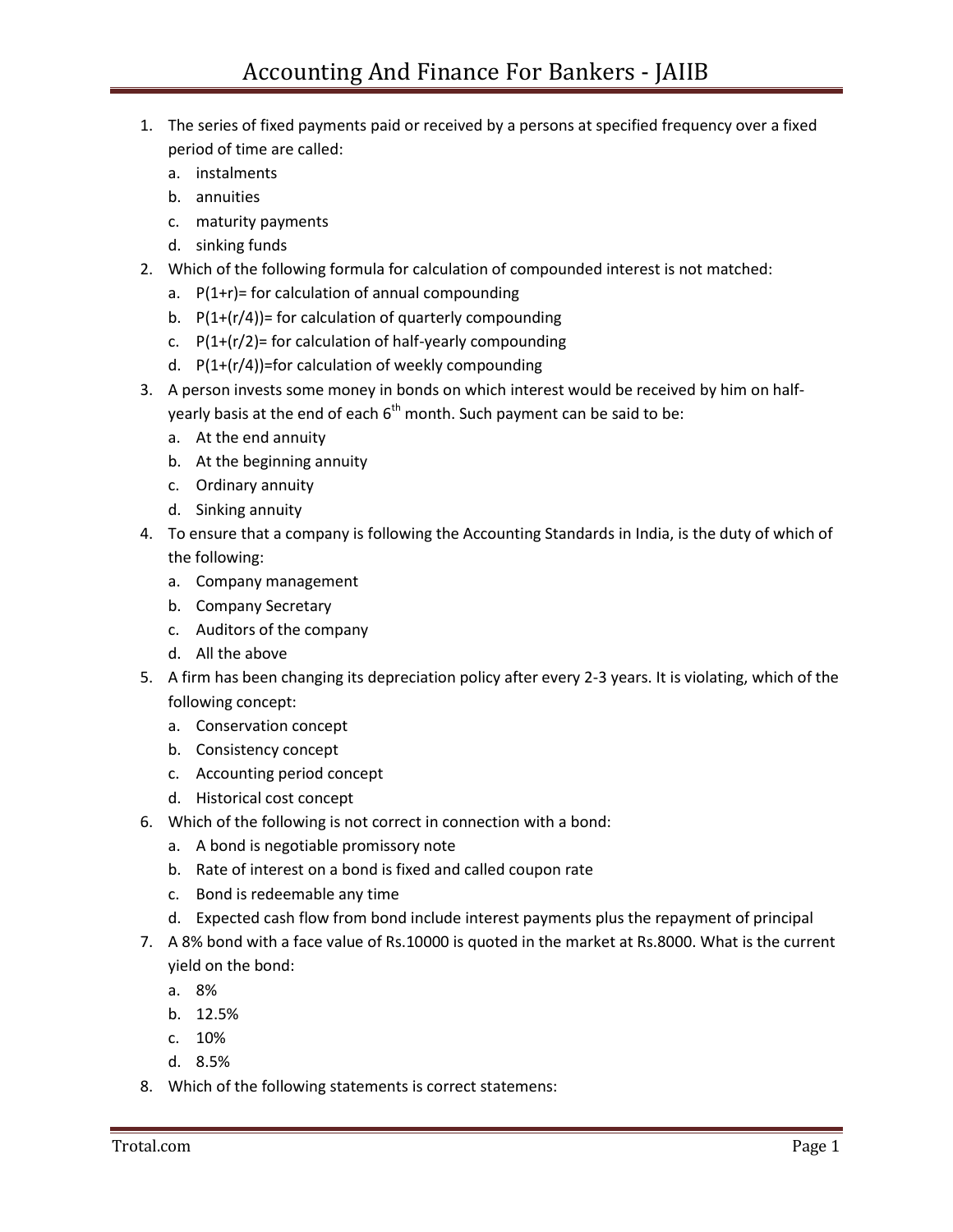- a. Where the required rate is equal to the coupon rate, the value of the bond is equal to its par value.
- b. Where the required rate of return is > to the coupon rate, the value of the bond is < its par value.
- c. Where the required rate of return is  $<$  to the coupon rate, the value of the bond is  $>$  its value.
- d. All the above
- 9. If a firm receives advance against purchase of goods from a customer, it does not take this to income or sale, due to which of the following concept:
	- a. Realization concept
	- b. Revenue recognition concept
	- c. Conservation concept
	- d. Going concern concept
- 10. The depreciation method in which the depreciation is calculated on the principle that the asset loses an equal amount of value every year:
	- a. Written down value method
	- b. Sum of years method
	- c. Doubt declining balance method
	- d. Straight line method
- 11. Which of the following event/transaction shall not be recorded in the accounting books of a company:
	- a. Compensation paid to a worker by the company for injury during duty hours
	- b. Adverse effect of performance of the company due to ill health of the managing director
	- c. Write off of a account of a trade debtor who died after meeting an accident
	- d. All the above
- 12. A machinery is purchased for Rs.4 lac. Its rate of annual depreciation is 20% under written down value method. Its depreciated value at te end of  $2^{nd}$  year would be:
	- a. Rs.2.56 lac
	- b. Rs.2.04 lac
	- c. Rs.2.40 lac
	- d. Rs.1.60 lac
- 13. When the accounting standards are not followed by a business (a) the auditors qualify their audit reports (b) if auditors d do not qualify their audit reports they are guilty of professional misconduct (c) the management is held responsible.
	- a. A to c all correct
	- b. A to c are correct
	- c. A and b are correct
	- d. B and c are correct
- 14. Which of the following is not matched in terms classification various assets:
	- a. Patents and trademarks intangible assets
	- b. Goodwill- fictitious assets (due to which also part of intangible asset)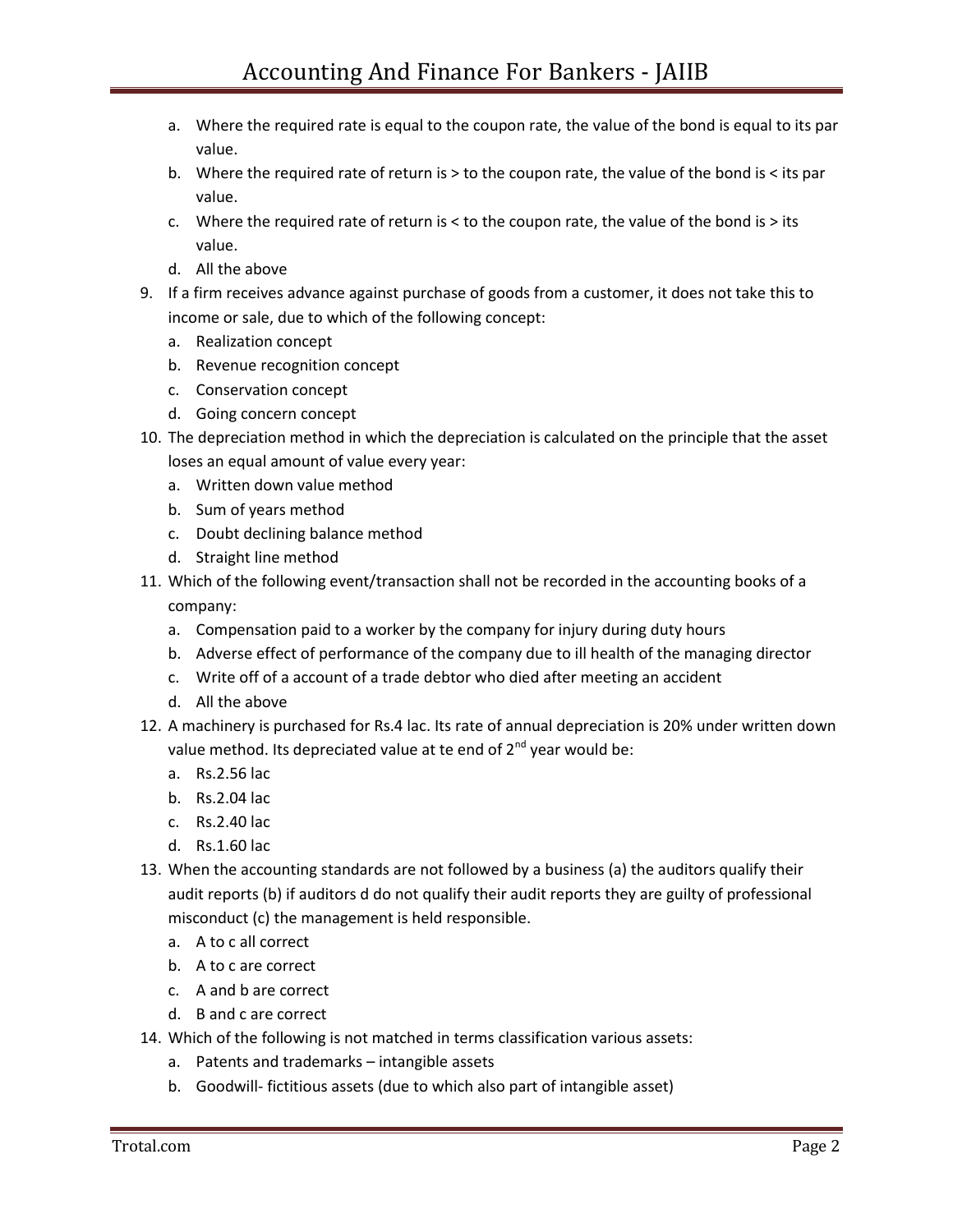- c. An intangible assets should be identifiable and distinguishes from goodwill as per AS 26
- d. None of the above
- 15. The accounting equation-"Assets=capital+ liability" is due to application of which of the following accounting concept:
	- a. Business entity concept
	- b. Money measurement concept
	- c. Realization concept
	- d. Dual aspect concept
- 16. A no. of notes are appended to the balance sheet by companies which include information such as contingent liabilities, market value of investments etc. This is due to compliance of which of the following accounting concepts:
	- a. Business entity concept
	- b. Money measurement concept
	- c. Realization concept
	- d. Accounting of full disclosure concept
- 17. The principal of conservatism in accounting concepts stands for:
	- a. Anticipate no profit and provide for all possible losses
	- b. Conserve all the financial resources
	- c. Use the resources of the organization very carefully
	- d. Do not overstate the assets or liabilities
- 18. A firm records the income and expenditure when it is actually received and incurred. The firm is following which of the following accounting system:
	- a. Accrual system
	- b. Hybrid system
	- c. Mercantile system
	- d. A and c both
- 19. Complete the following accounting equation (assets Rs.110000-liabilities Rs.  $=$  capital Rs.80000:
	- a. Rs.190000
	- b. Rs.110000
	- c. Rs.80000
	- d. Rs.30000
- 20. Which of the following are not properly matched in terms of classification of accounts:
	- a. Machinery- real account
	- b. Ramesh (buyer of goods from the firm on credit)- personal account
	- c. Bank account real account
	- d. Salary paid- nominal account
- 21. The preparation of trial balance and final accounts with a view to ascertain the profit or loss made during a particular period and the financial position of the business on a particular date is called:
	- a. Recording of transactions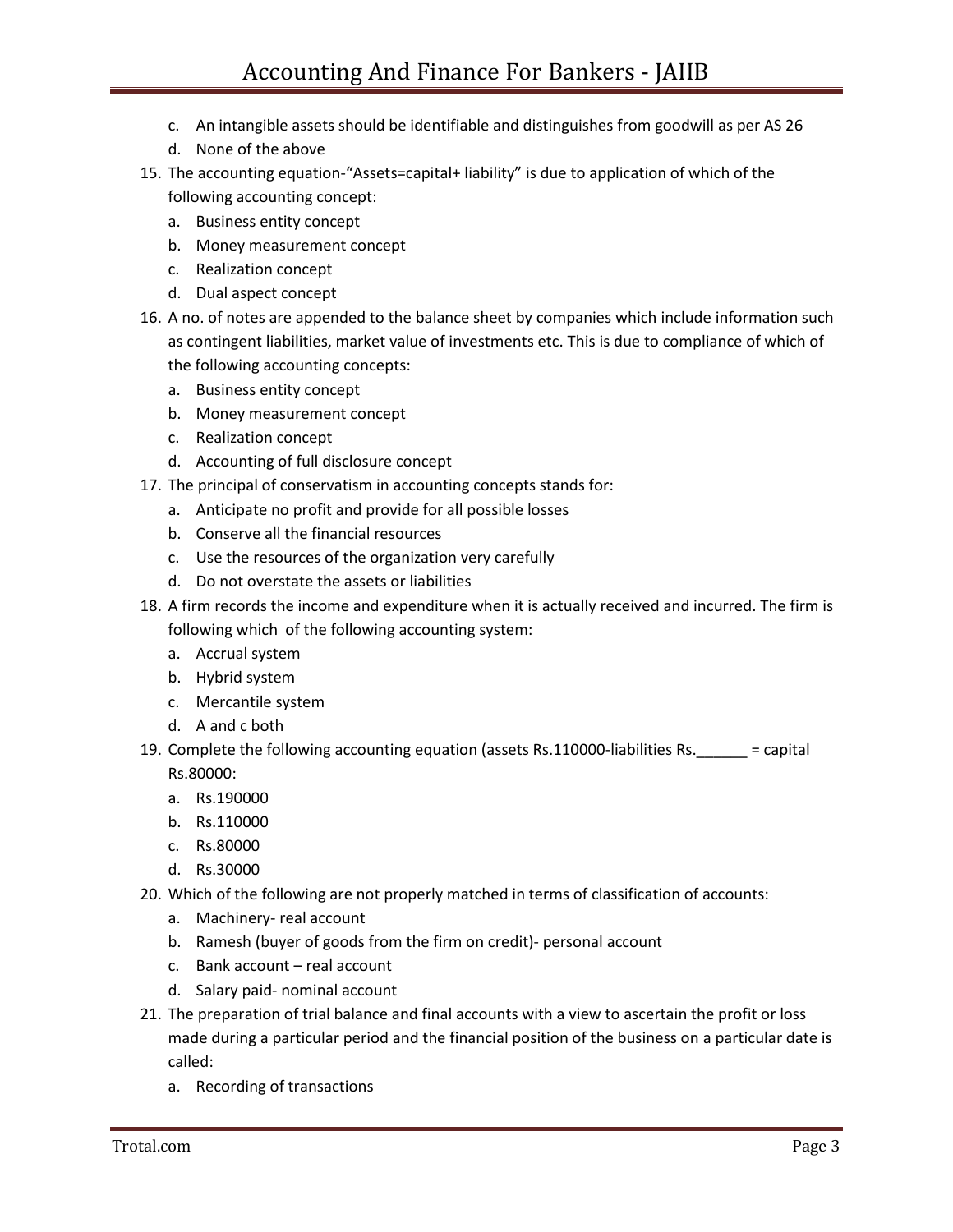- b. Classifying the transactions
- c. Summarizing the transactions
- d. All the above
- 22. Which of the features of the journal and ledger given as under is not correct:
	- a. Journal is book of original entry
	- b. Journal is a book of analytical record
	- c. Ledger is a book of secondary record
	- d. Process of recording the transaction in ledger is called posting
- 23. Nominal accounts relate to (a) incomes (b) expenses (c) assets (d) liabilities:
	- a. A to d all
	- b. A and b only
	- c. B and c only
	- d. A and c only
- 24. The journal entries are posted in the ledger:
	- a. In order of their category
	- b. In order of their dates
	- c. In order of their importance
	- d. As per discretion of the firm
- 25. Which of the following accounts is called valuation account or contra account (a) provision for depreciation account (b) provision for doubtful debts account (c) stock reserve account (d) reserves and surpluses account:
	- a. A to d all
	- b. A, b and c only
	- c. A, c and d only
	- d. B, c and d only
- 26. A double columnar cash book has two columns on each side (which one is false):
	- a. One column is meant for cash and another for discount
	- b. The discount column on the debit side represents the discount allowed
	- c. The cash column on the credit side represents cash received
	- d. The discount column on the credit side means the discount allowed and cash column on the debit side means cash received.
- 27. In a business firm, the chief cashier hands over some cash to the petty cashier who submits the account of petty cash after a fixed time interval. This system is called (which is most appropriate):
	- a. Petty cash system
	- b. Petty cash book system
	- c. Imprest system of petty cash book
	- d. Advance system of petty cash book
- 28. Which of the following matches:
	- a. Purchase book- both credit and cash purchases are recorded
	- b. Sales book- both credit and cash purchases are recorded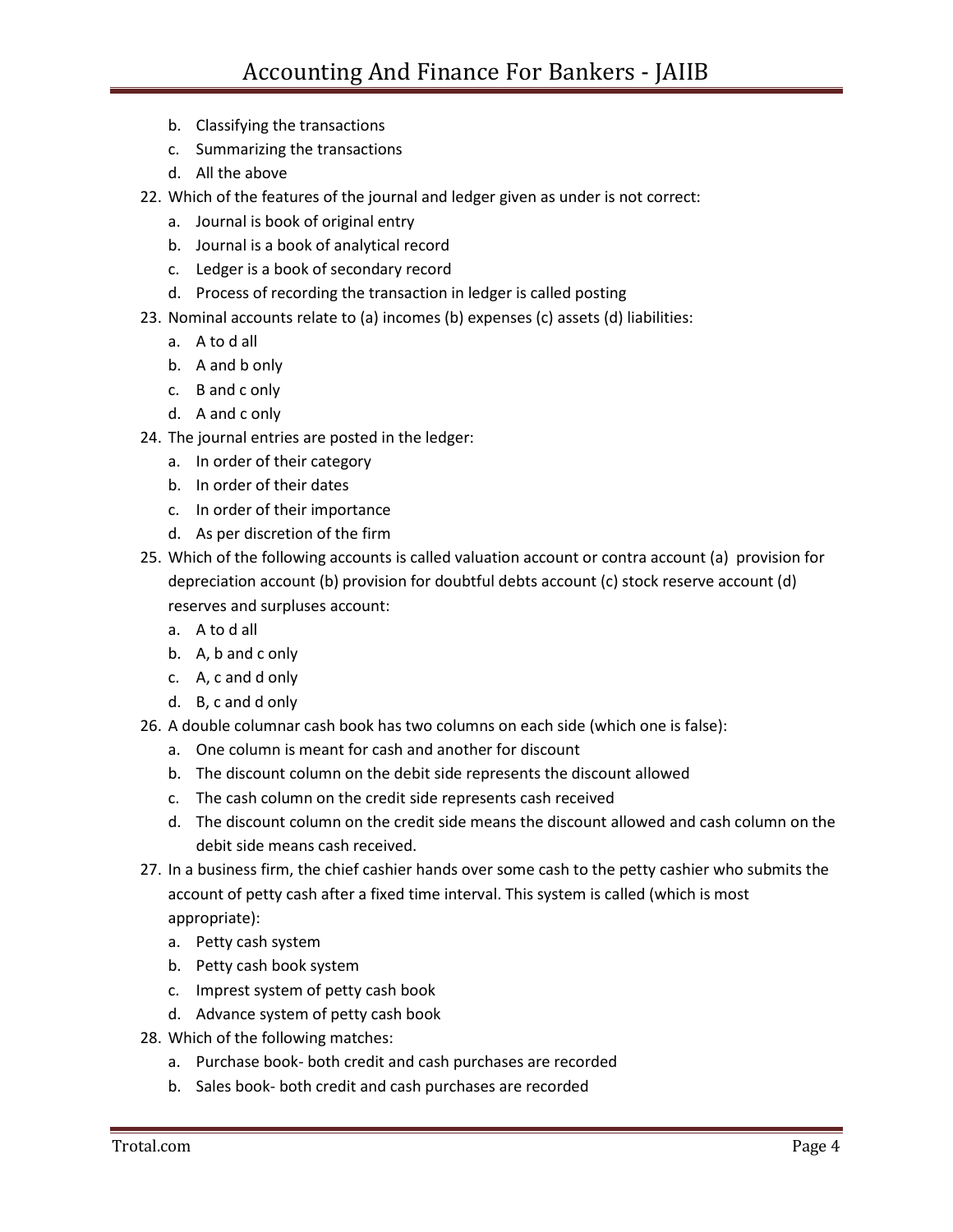- c. Purchase book- only cash purchases are recorded
- d. Sales book- only credit purchases are recorded
- 29. When there is one debit and several credits equal the debit amount OR there is one credit and several debits to match the amount of credit, this is called:
	- a. Simple journal entry
	- b. Multiple journal entry
	- c. Compound journal entry
	- d. Aggregated journal entry
- 30. (a) when goods are purchased, the 'purchases account' is used (b) when goods are sold, the 'sales account' is used (c) when goods are returned by the customers of the firm, the 'returns outward' is used (d) when the goods are returned by the firm to its suppliers, the 'purchases returns' is used. Which is correct:
	- a. A to d all
	- b. B, c and d
	- c. A, b and d
	- d. A, b and c

\_\_\_\_\_\_.

- 31. Returns of goods from the customers of the firm should be credited to \_\_\_\_\_\_\_\_ and debited to
	- a. Customer account, sales returns
	- b. Sales account, sales returns
	- c. Customer account , sales account
	- d. Sales returns, customer account
- 32. An entry on the left side of a nominal account represents:
	- a. Income or expenditure
	- b. Only income
	- c. Income or gain
	- d. Expense or loss
- 33. Which of the following is true:
	- a. Balance of real account, personal account and nominal account are carried over to the next accounting period
	- b. Debit side of the cash book is called payment and credit side is called receipt
	- c. Discount allowed by the creditor is recorded on the payment side of the cash book
	- d. A person who owes a firm some amount is called debtor.
- 34. Process of transfer of an entry from the journal to ledger is called:
	- a. Posting
	- b. Journalizing
	- c. Summarizing
	- d. Recording
- 35. If cash is deposited in the bank, in a three column cash book, it will be recorded on:
	- a. Payment side of the cash book
	- b. Receipt side of the cash book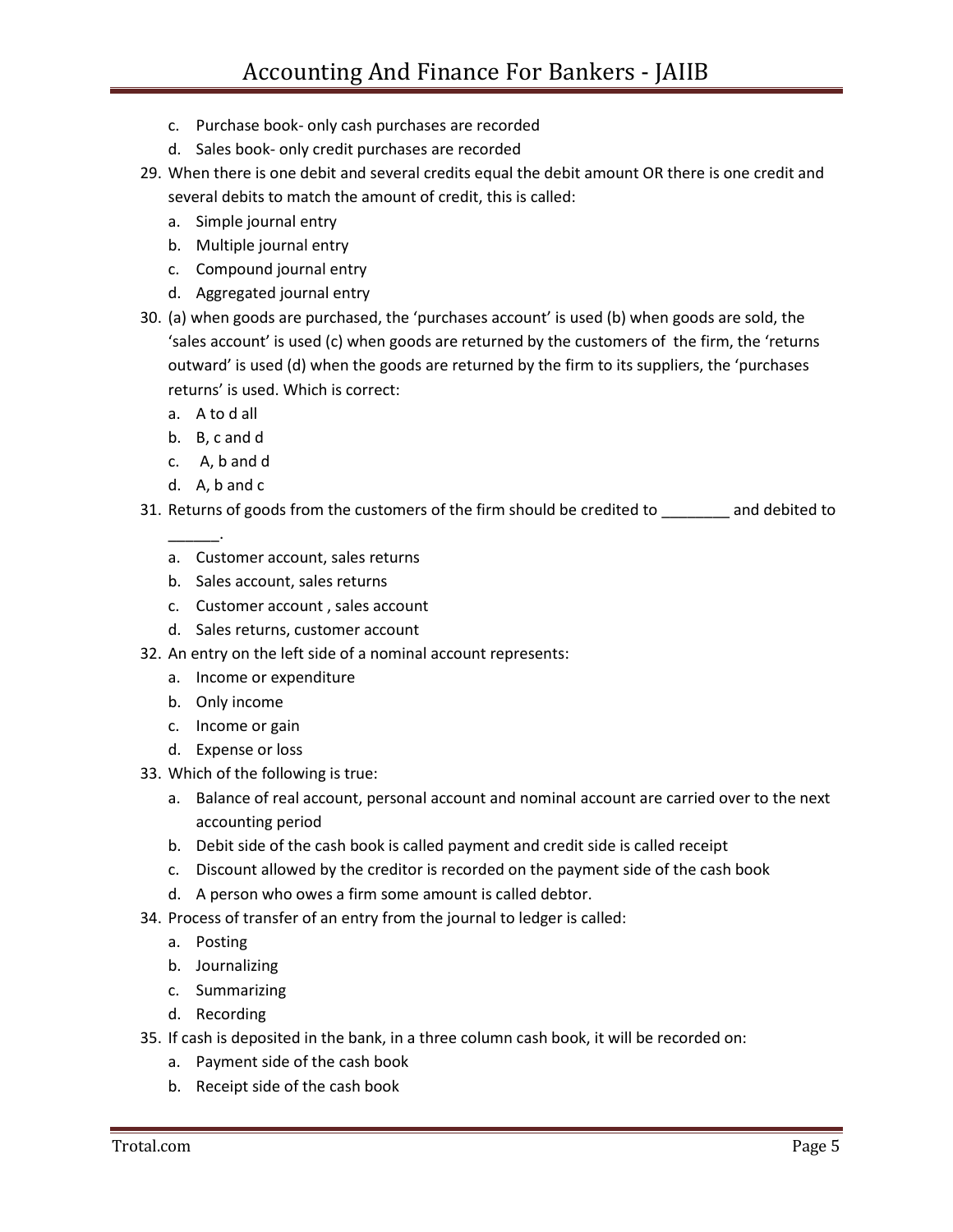- c. Both sides of the cash book
- d. It will not be recorded as it represents a contra entry
- 36. Cash which is not due as income of the business is not credited to income under \_\_\_\_\_\_\_ system and cash received whether due or not is taken as income of the business under

system:

- a. Accrual, accrual
- b. Accrual, cash
- c. Cash, accrual
- d. Cash, cash
- 37. A firm charges depreciation of Rs.10000 for the first two years on as assets. In the  $3^{rd}$  year it charges Rs.5000 and in the  $4^{th}$ <sup>year</sup> Rs.8500. This is considered undesirable because of application of:
	- a. Convention of conservatism
	- b. Convention of consistency
	- c. Convention of materiality
	- d. Convention of full disclosure
- 38. While recording a transaction, when is not clear whether it is on cash basis or on credit basis, what would be done:
	- a. It will be taken as a cash transaction
	- b. It will be taken as a credit transaction
	- c. It will not be recorded s it will create confusion
	- d. It will be recorded after talking to the originator
- 39. A cash book is of different types such as (a) simple cash book (b) double column cash book (c) there column cash book
	- a. A to c all
	- b. Only a and b
	- c. Only a and c
	- d. Only b and c
- 40. Bank paid some interest to the party. Firm deposited one cheque with the bank. The entry in respect of these two would be made first by \_\_\_\_ and \_\_\_\_ respectively:
	- a. Bank, bank
	- b. Bank, firm
	- c. Firm, firm
	- d. Firm, bank
- 41. The bank pass book shows a balance of Rs.30000. its comparison with the cash book shows that bank has debited a sum of Rs.100 as incidental charges and a cheque of Rs.2000 issued by the firm has not been paid by the bank so far. The balance as per cash book is Rs.
	- a. 32100
	- b. 31900
	- c. 27900
	- d. 28100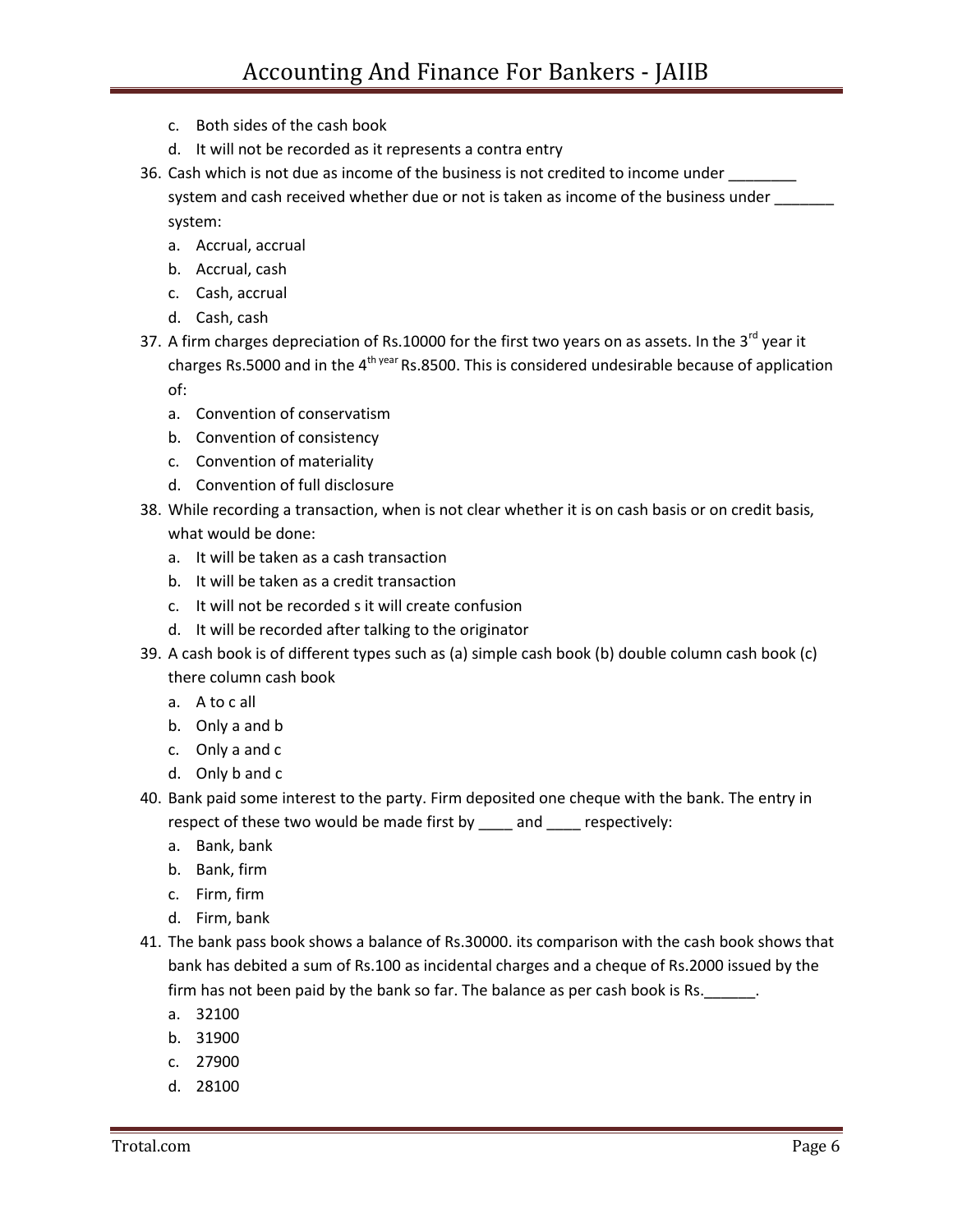- 42. The comparison between bank pass book and cash book shows that bank debited a cheque of Rs.3000 to firm's account while the cheque related to some other firm's account. A cheque of rs.2000 deposited with the bank has not been credited so far. The balance in firm's overdraft account as per cash book is Rs.40000. The balance in the pass book would be Rs.
	- a. 45000
	- b. 41000
	- c. 39000
	- d. 35000
- 43. (a) Credit balance of the pass book means it is a deposit account (b) credit balance of the cash book means it is and overdraft account (c) debit balance of the pass book means it is an overdraft account (d) debit balance of the cash book means it is an overdraft account:
	- a. A to d are correct
	- b. A to c only correct
	- c. A, c and d only correct
	- d. B to c only correct
- 44. When balance in the cash book is the starting point, the cheque deposited and not credited by
	- the bank are\_\_\_\_\_\_\_.
	- a. Added
	- b. Deducted
	- c. Not changed
	- d. None of the above
- 45. \_\_\_\_\_\_\_\_ is the statements showing debit and credit balance taken from ledger including cash and bank balances as on a particular date:
	- a. Reconciliation
	- b. Trail balance
	- c. Profit and loss account
	- d. Balance sheet
- 46. Posting of correct amount has been made but on the wrong side. This is an error of \_\_\_\_\_.
	- a. Omission
	- b. Commission
	- c. Principle
	- d. Compensating error
- 47. Name which of the following errors are not error of commission:
	- a. Wrong amount has been posted
	- b. Correct amount has been posted on the wrong side of the account
	- c. A mistake has been made while balancing the ledger account
	- d. A sale of goods has been made for Rs.500, but not entered in sale journal
- 48. One sided error has been located before preparing the trial balance, it can be rectified by:
	- A. Changing the balance of trial balance
	- B. Increasing the balance in the individual account
	- C. Decreasing the balance in the individual account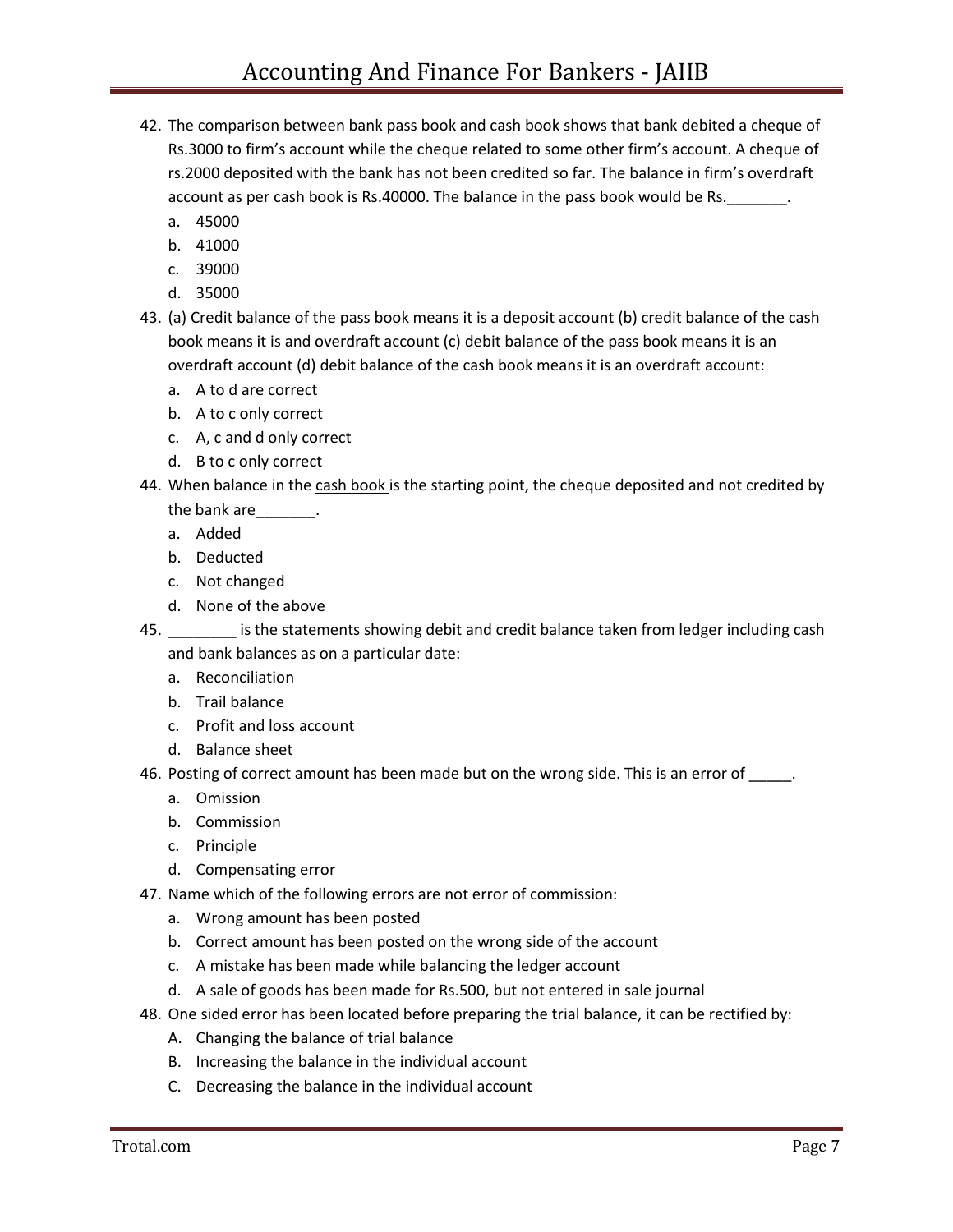- D. Correcting the posting in the concerned account
- 49. A firm finds that during the last month of the year an amount of Rs.3500 received as cash from XYZ has been posted as Rs.5300 to their account. The entry will be rectified:
	- a. No journal entry if the correction is to be made before trial balance
	- b. Debit XYZ account and credit suspense account if trial balance has been made
	- c. Debit XYZ account and credit suspense account if trial balance has been made
	- d. All the above
- 50. At the end of each financial year all accounts of \_\_\_\_\_ and \_\_\_\_\_ are transferred to trading and profit & loss account, called closing entries:
	- a. Assets, liabilities
	- b. Income, liabilities
	- c. Expenses, assets
	- d. Income, expenses
- 51. An expenditure which helps in generating revenue for more than one year is called \_\_\_\_\_\_ expenditure and an expenditure which generates the revenue in the same year is called \_\_\_\_\_ expenditure:
	- a. Revenue, capital
	- b. Capital, revenue
	- c. Capital, capital
	- d. Revenue, revenue
- 52. Which of the following expenses is not a deferred revenue expenditure:
	- a. Huge advertisement expenses to promote a new product
	- b. Expenses incurred on raising capital through public issue by a company
	- c. Purchases of machinery on credit from supplier
	- d. Expenses for formation and registration of a company
- 53. A firm has purchased few items at different prices of Rs.50, Rs.60, Rs.70, Rs.80 and Rs.90. what is the rate of valuation of the goods as per average cost method:
	- a. Rs.70, being the middle item
	- b. Rs.70, being the average of all items
	- c. Rs.50, being the base item to be purchased
	- d. Rs.90, being the last item to be purchased
- 54. A company came out with a public issue of 2 lac shares of rs.10 each payable as application money @ Rs.3 and allotment money @ Rs.3. Final call amount has also been called which has not been received on 4000 shares. What would be amount of calls in arrears?
	- a. Rs.16000
	- b. Rs.18000
	- c. Rs.24000
	- d. Rs.40000
- 55. Which of the following parties in a bill of exchange do match:
	- a. Drawer- the person who orders the other person to make payment
	- b. Payee- the person who is to make payment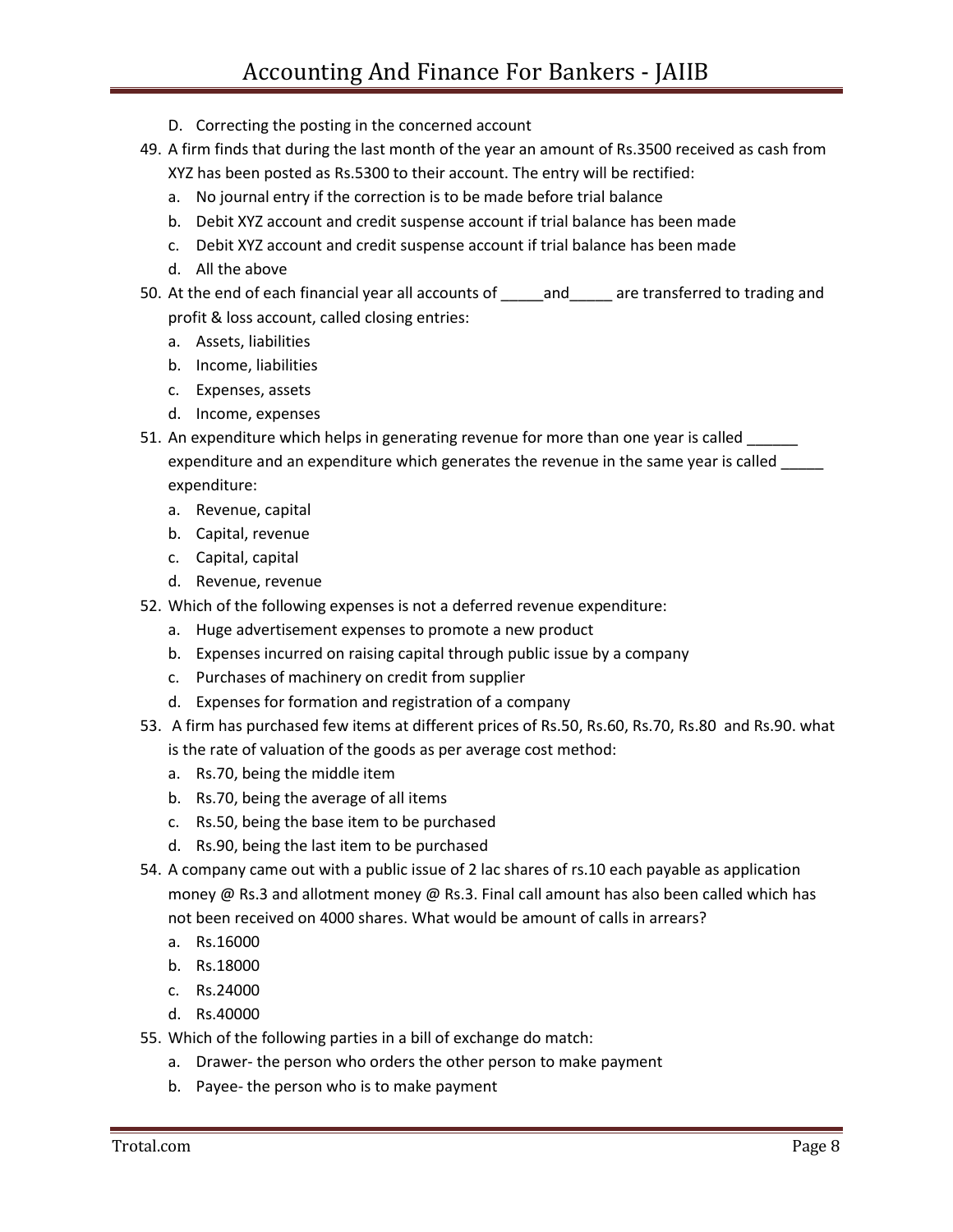- c. Drawee- the person who is to receive the payment as per order of the drawer
- d. None of the above
- 56. X draws a bill of exchange on Y for Rs.5000 payable 60 days after date of the bill. He discounts the bill with his bank and pays discount of rs.50. what will be the journal entry:
	- a. Debit Y, credit bank and discount
	- b. Debit bank and discount , credit bills receivable
	- c. Debit bills receivable, credit bank and discount
	- d. Debit bills receivable & discount, credit bank
- 57. Which of the following statements is not true:
	- a. Amount of bill is received by the payee
	- b. Drawee is the maker of a bill of exchange
	- c. Acceptance by the drawee is compulsory in usance bill
	- d. Before acceptance of a bill, the drawee is not liable on the bill
- 58. If closing balance appears on the debit side of an account, it is said to have a \_\_\_\_\_\_\_\_\_\_\_:
	- a. Credit balance only
	- b. Debit balance only
	- c. Credit balance or debit balance
	- d. None of these is correct
- 59. A company came out with a public issue of 2 lac shares of Rs.10 each payable as application money @ Rs.3 and allotment money @ Rs.3. Final call amount has also been called which has not been received on 400 shares. In this problem, what would be the amount that would be credited to capital reserve after forfeiture?
	- a. Rs.16000
	- b. Rs.24000
	- c. Rs.40000
	- d. Rs.4000
- 60. While making the positing, the staff of a firm credited the personal account of the partner instead of the account of the firm. This would be called:
	- a. Error of principle
	- b. Error of omission
	- c. Compensating error and error of commission
	- d. None of the above
- 61. After allotment of shares by a company when the allotment money is made due, it is debited to which of the following accounts:
	- a. Share capital account
	- b. Share application account
	- c. Share allotment account
	- d. Bank account
- 62. The provisions regarding issues of shares at a discount are contained as per:
	- a. Section 56 of Companies Act 1956
	- b. Section 79 of Companies Act 1956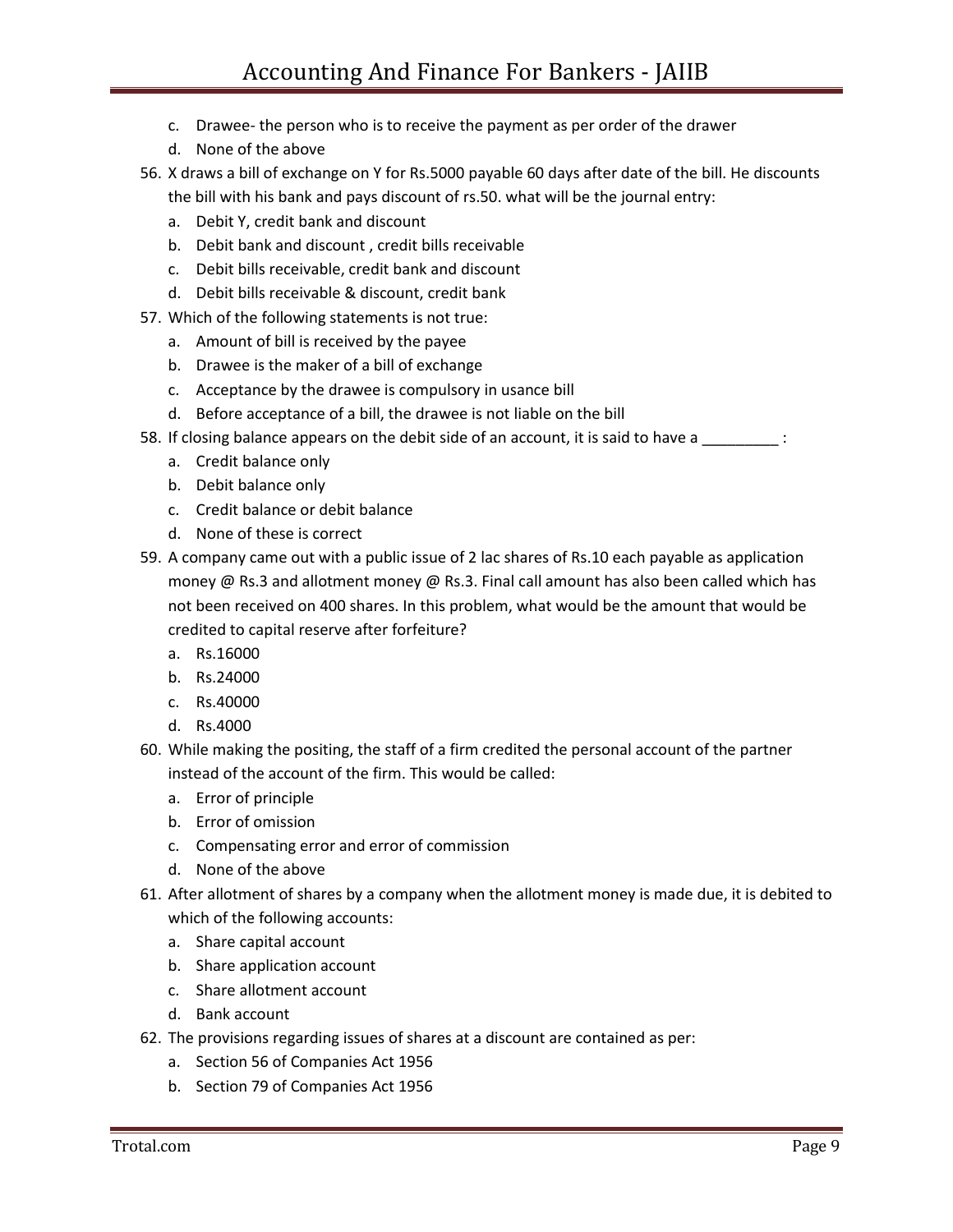- c. Section 90 of Companies Act 1956
- d. Section 125 of Companies Act 1956
- 63. The closing stock given in the trial balance is transferred to which of the following accounts:
	- a. Trading account
	- b. Profit and loss account
	- c. Manufacturing account
	- d. Balance sheet
- 64. A firm paid cartage of Rs.200 an account of transportation of newly purchased machinery to the cartage account. The error in the problem, would be called:
	- a. Error of principle
	- b. Error of commission
	- c. Error of omission
	- d. Compensating error
- 65. While posting the transaction, the Accounts clerk of a firm posted an entry of Rs.9957 to an account as Rs.9597. This will be known as:
	- a. Error of omission
	- b. Error of commission
	- c. Error of principle
	- d. Compensating error
- 66. if a company decides to forfeit the party paid share, the amount will be debited to which of the following:
	- a. share forfeiture account
	- b. share capital account
	- c. calls in arrear account
	- d. share application account
- 67. if there is loss to the goods, which of the following statements is correct in case of hire purchase and instalment sale:
	- a. loss to be borne by the seller in hire purchase and by the buyer in case of instalment sale
	- b. loss to be borne by the buyer in hire purchase and by the seller in case of instalment sale
	- c. loss to be borne by the seller in hire purchase and by the seller in case of instalment sale
	- d. loss to be borne by the buyer in hire purchase and by the buyer in case of instalment sale
- 68. A firm purchase old machinery for Rs.3 lac and incurs Rs.500 on its transportation , Rs.4500 on installation and Rs.15000 on its repair. Its expected useful life is estimated for 5 years and scrap value Rs.20000. In this problem, what will be the WDV at the end of  $3^{rd}$  year.
	- a. Rs.140000
	- b. Rs.150000
	- c. Rs.160000
	- d. Rs.180000
- 69. A firm purchases old machinery for Rs.3 lac and incurs Rs.500 on its transportation, Rs.4500 on instalment ans Rs.15000 on its repair. Its expected useful life estimated for 5 years and scrap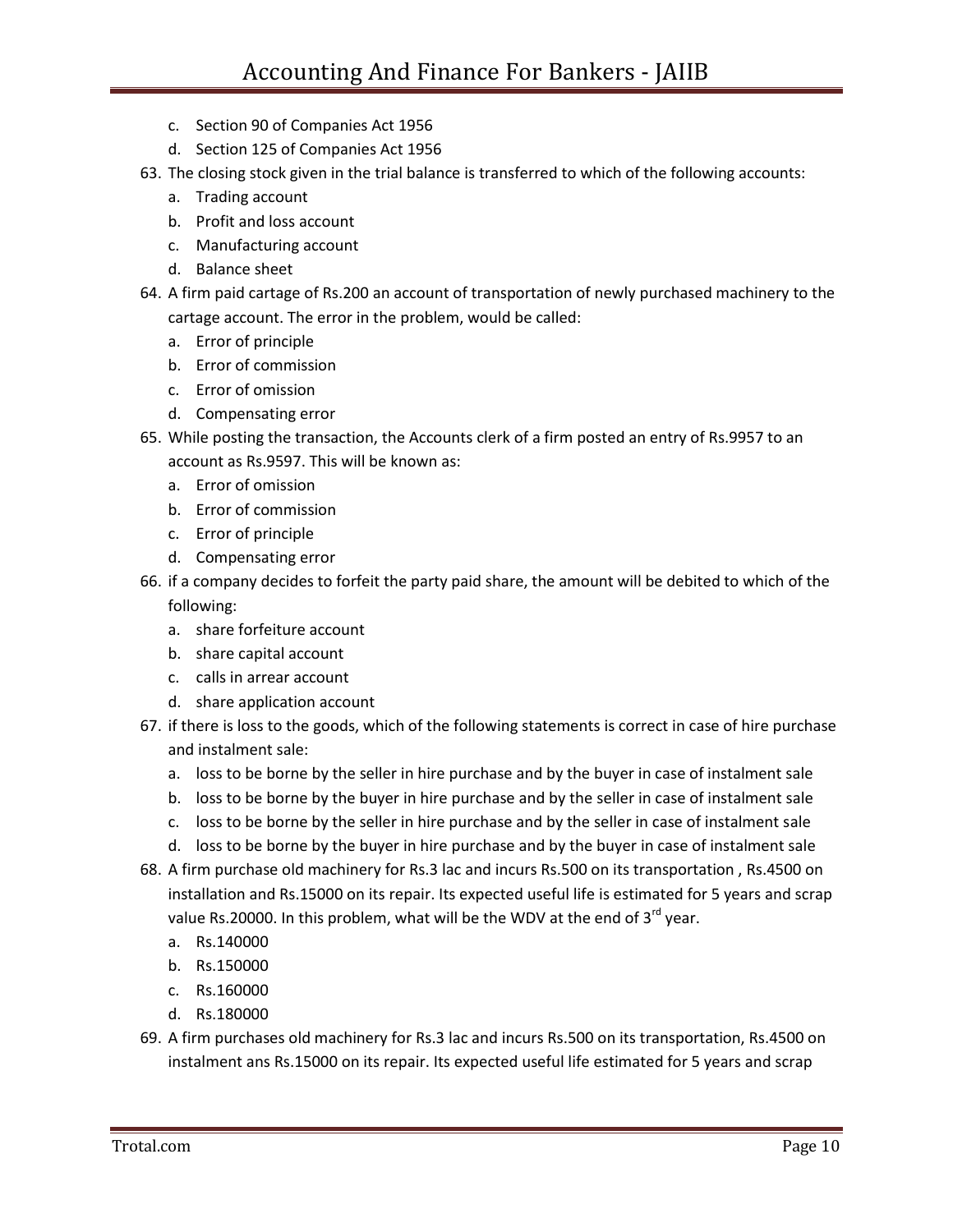value Rs.20000. What is the estimated for 5 years and scrap value Rs.20000. what is the amount that would be taken for calculation of amount of depreciation:

- a. Rs.3.20 lac
- b. Rs.3.00 lac
- c. Rs.2.95 lac
- d. Rs.2.80 lac
- 70. A firm purchase old machinery for Rs.3 lac and incurs Rs.500 on its transportation, Rs.4500 on installation and Rs.15000 on its repair. Its expected life is estimated for 5 years and scrap value Rs.20000. what will be amount of annual depreciation on SLM basis:
	- a. Rs.40000
	- b. Rs.50000
	- c. Rs.60000
	- d. Rs.80000
- 71. The balance as per cash book of a firm is Rs.60000 and it is observed that bank has not credited the amount of Rs.5000 deposited as cash. Bank has credited Rs.30 as commission refund. What is the balance as per pass book:
	- a. 65030
	- b. 55030
	- c. 54970
	- d. 60000
- 72. What is the amount of commission that the sales manager would get  $@10%$  of net profits after charging such commission, if the net profits are Rs.2.20 lac?
	- a. Rs.200
	- b. Rs.2000
	- c. Rs.2200
	- d. Rs.20000
- 73. If the machinery is sold for Rs.150000 at the end of  $3^{rd}$  year, what will be the profit or loss on sale of this machine?
	- a. Profit Rs.10000
	- b. Profit Rs.20000
	- c. Loss Rs.20000
	- d. No profit no loss
- 74. The pass book of the firm has been showing debit balance of Rs.75000. it is observed that the bank has not debited a cheque of Rs.1000 issued by the firm and has debited Rs.300 on account of interest. What is the balance as per cash book.
	- a. 75700 Dr
	- b. 76300 Dr
	- c. 76300 Cr
	- d. 75700 Cr
- 75. The bank account pass book of XYZ has been showing a balance of Rs.30200. One of the debtors of the firm has deposited Rs.3000 directly in the account of the firm which bank has credited to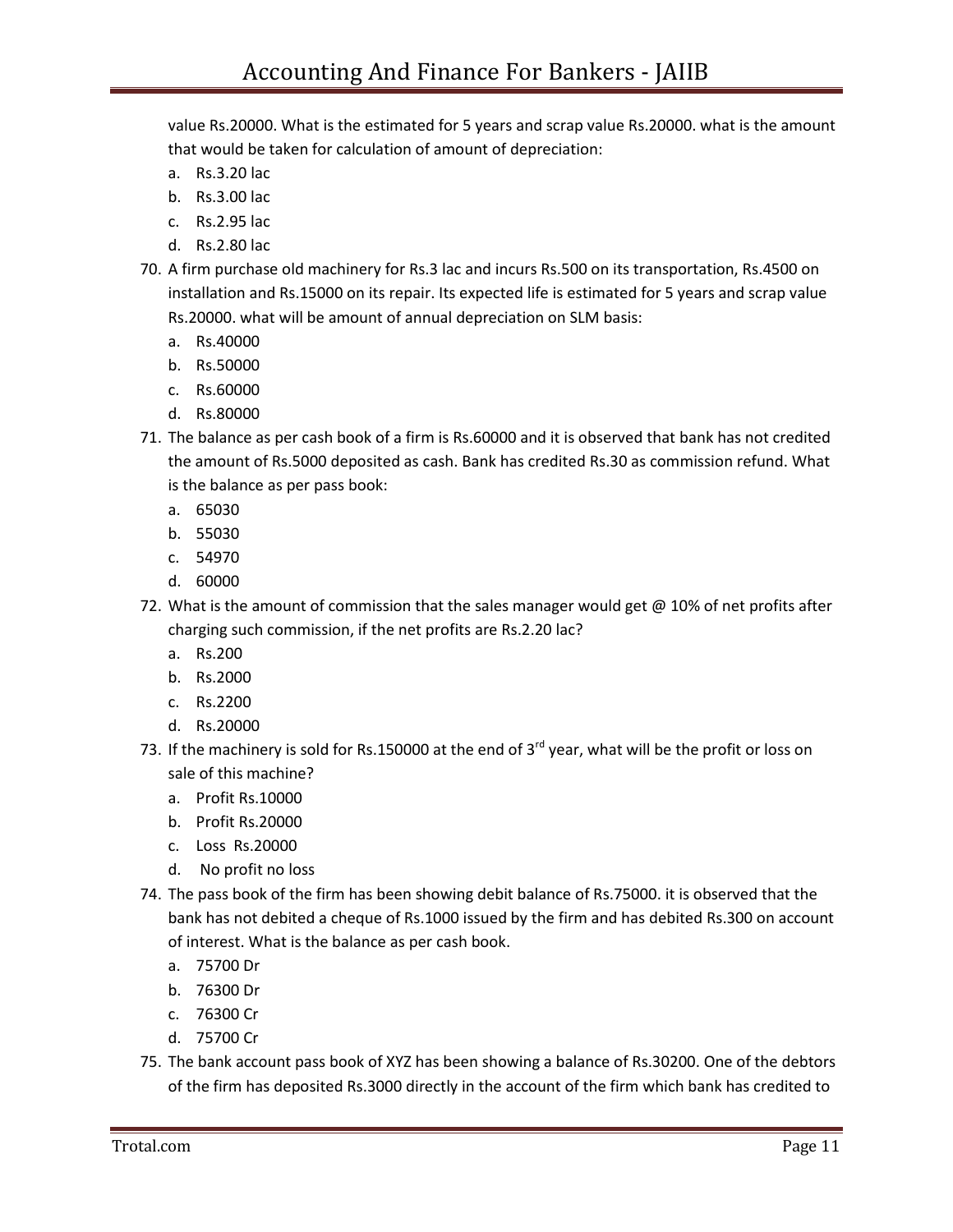the account of the firm which bank has credited to the account of one of the partners. What is the balance as per cash book?

- a. Rs.30200
- b. Rs.27200
- c. Rs.33200
- d. Rs.26800
- 76. Depreciation is the result of (a) wear and tear due to use (b) fall in market price (c) obsolescence (d) passage of time:
	- a. A to d all
	- b. A to c only
	- c. B to d only
	- d. A, b and only
- 77. An asset is purchased for Rs.4 lac on 1.10.2012 and its rate of depreciation is 10% at diminishing value. Its amount of depreciation during the year and written down value at March 31,2015 would be:
	- a. 38000,342000
	- b. 35900,325900
	- c. 34200,307800
	- d. None of the above
- 78. A bills payable account is exerceivable account is account:
- a. Real, real
- b. Personal, personal
- c. Real, personal
- d. Personal, real
- 79. A computer and its related equipment us purchased for Rs.50000 with 3 years' expected useful life and Rs.2000 as salvage value. On this, depreciation is charged on sum- of- the year's digit method Amount of depreciation in the first year would be:
	- a. Rs.16000
	- b. Rs.24000
	- c. Rs.8000
	- d. Rs.16667
- 80. The depreciation is calculated on the basis of (original cost / depreciated value) in case of (straight line method / written down value method). Which of the following does ,match:
	- a. Original cost, written down value method
	- b. Depreciated cost, straight line method
	- c. Depreciated cost, both the methods
	- d. Original cost, straight line method
- 81. The promoter brings capital of Rs.10000 out of which he purchases furniture worth Rs.2000. The balance sheet of the firm will show:
	- a. Capital at Rs.8000 & furniture at Rs.2000
	- b. Capital at Rs.10000 & furniture at Rs.2000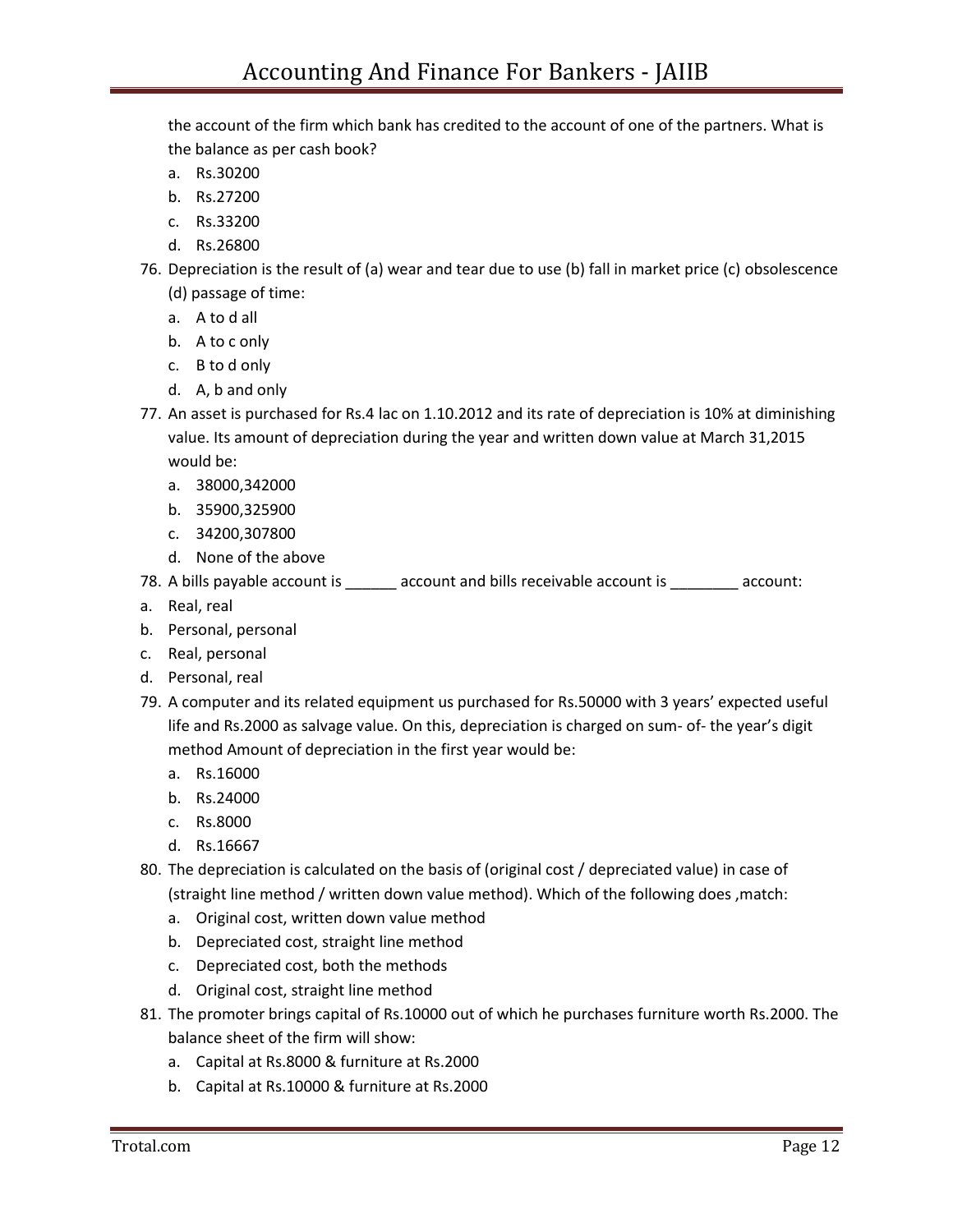- c. Capital at Rs.10000 & furniture at Rs.2000 & cash Rs.8000
- d. Capital at Rs.8000 & furniture at Rs.2000 & cash Rs.10000
- 82. Which of the following error will be disclosed by the trial balance:
	- a. Omitting to post an amount from a subsidiary book
	- b. Omitting to post the totals of subsidiary books into the ledger
	- c. Omission in writing the cash book balance in the trail balance
	- d. All the above
- 83. In the sharing ration of respective parties, which is not correctly matched:
	- a. Proprietorship firm- entire profit belongs to promoter
	- b. Partnership firm- in all cases, the profit of partners is equal
	- c. Company- members share profit in the form of dividend
	- d. None of the above
- 84. Which of the following accounts will definitely shoe debit balance:
	- a. Machinery purchased
	- b. Discount allowed
	- c. Goods purchased
	- d. All the above
- 85. A company came out with a public issue of 1 lac shares of Rs.10 each payable Rs.4 as application Money, Rs.4 as allotment money and rs.2 as  $1<sup>st</sup>$  and final call. The company has received applications for 2 lac shares. If the company decides to forfeit the partly paid shares, the amount that will be transferred to capital reserve account would be:
	- a. Rs.4000
	- b. Rs.8000
	- c. Rs.32000
	- d. Rs.40000
- 86. A company came out with a public issue of 1 lac shares of Rs.10 each payable Rs.4 as application money, Rs.4 as allotment money and Rs.2 as  $1<sup>st</sup>$  and final call. The company has received applications for 2 lac shares. How much amount would be credited to the share capital account:
	- a. Rs.1 lac
	- b. Rs.4 lac
	- c. Rs.8 lac
	- d. Rs.10 lac
- 87. Which of the following account in the books of a form, will not record credit balance:
	- a. Partners's capital account
	- b. Current account with the bank
	- c. Sales account
	- d. Commission received
- 88. Which of the following are advantage of accounting in a computerized environment:
	- a. Costly computer stationery & hardware
	- b. Computer virus
	- c. Error-free accounting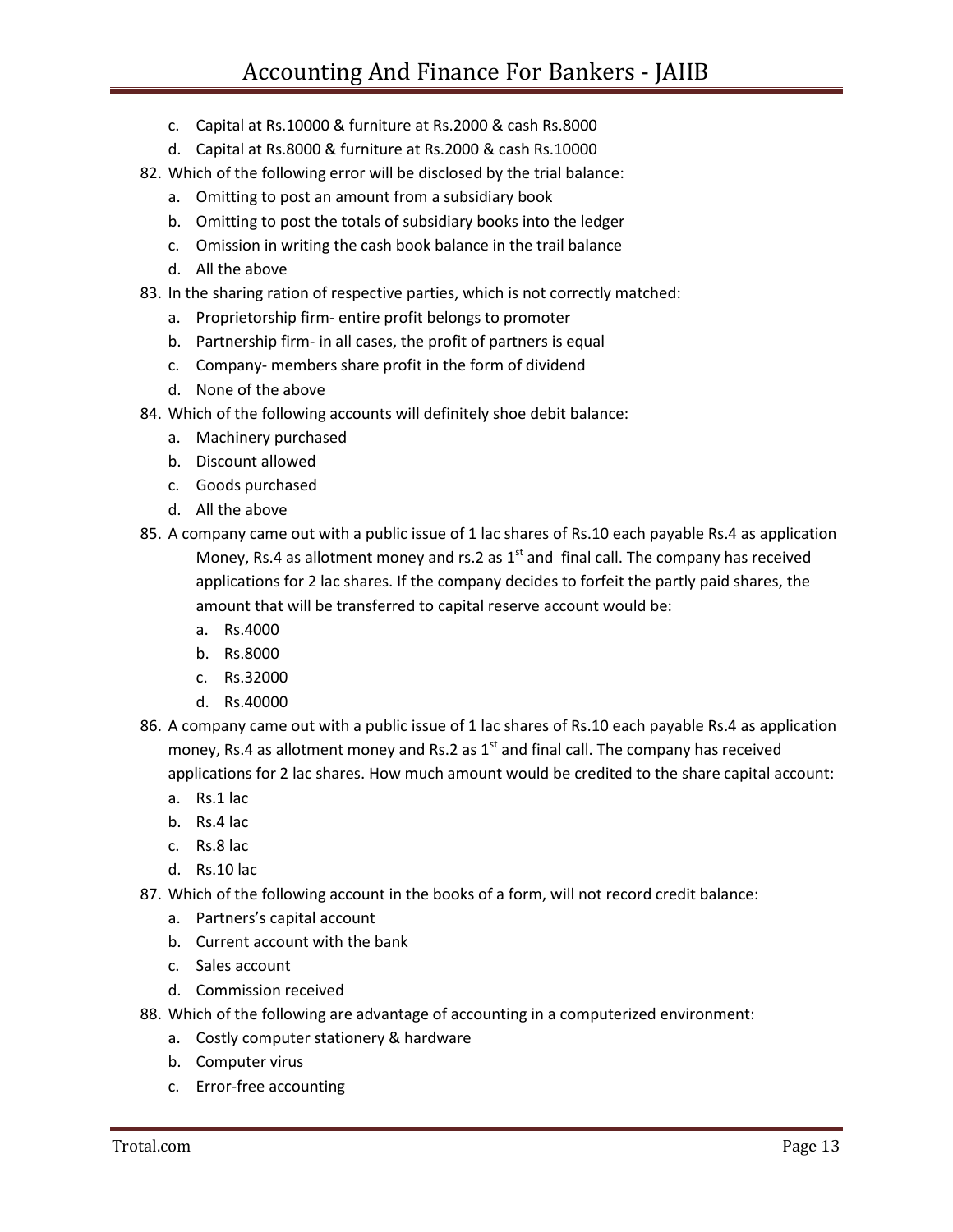- d. Qualified staff required
- 89. Banks prepare their balance sheet as per provisions of Section \_\_\_\_\_ of Banking regulation Act in the format laid down by RBI as per Form \_\_\_\_\_\_.
	- a. 29, Form I
	- b. 30, Form A
	- c. 29, Form A
	- d. 29, Form B
- 90. As per rule 15 of Banking Regulating (Companies) Rules. Banks have to publish their balance sheet and profit and loss account in \_\_\_\_\_\_ newspaper/s within \_\_\_\_\_ months from end of the period to which they relate:
	- a. 1 newspaper, 3 months
	- b. 2 newspapers, 6 months
	- c. 2 newspapers, 3 months
	- d. 1 newspaper, 6 months
- 91. Which of the following can be treated as indirect expenses:
	- a. Personal expenses of the proprietor
	- b. Selling expenses
	- c. Carriage inward
	- d. All the above
- 92. Which of the following items in a bank balance sheet is not placed under 'other assets'"
	- a. Inter-office adjustments(net)
	- b. Interest accrued
	- c. Stationery and stamps
	- d. Investment in subsidiaries
- 93. Which of the following statements regarding bank deposit is not correct:
	- a. Interest paid on deposits which is accrued and not due, is not be shown in other liabilities
	- b. Matured time deposits are to treated demand deposits
	- c. Deposits under special deposit schemes to be shown under term deposit even when they mature
	- d. Deposit from banks including deposits from those banks even that have no presence in India.
- 94. In bank balance in Schedule 9, the advances are shown in the following heads (a) bills discounted and purchased (b) cash credit, overdrafts and loans payable on demand (c) term loans (d) other loans:
	- a. Only a to c
	- b. Only b to d
	- c. Only a, c and d
	- d. A to d all
- 95. If a company issues share at a premium , the amount of premium is credited to which of the following accounts:
	- a. Capital reserve account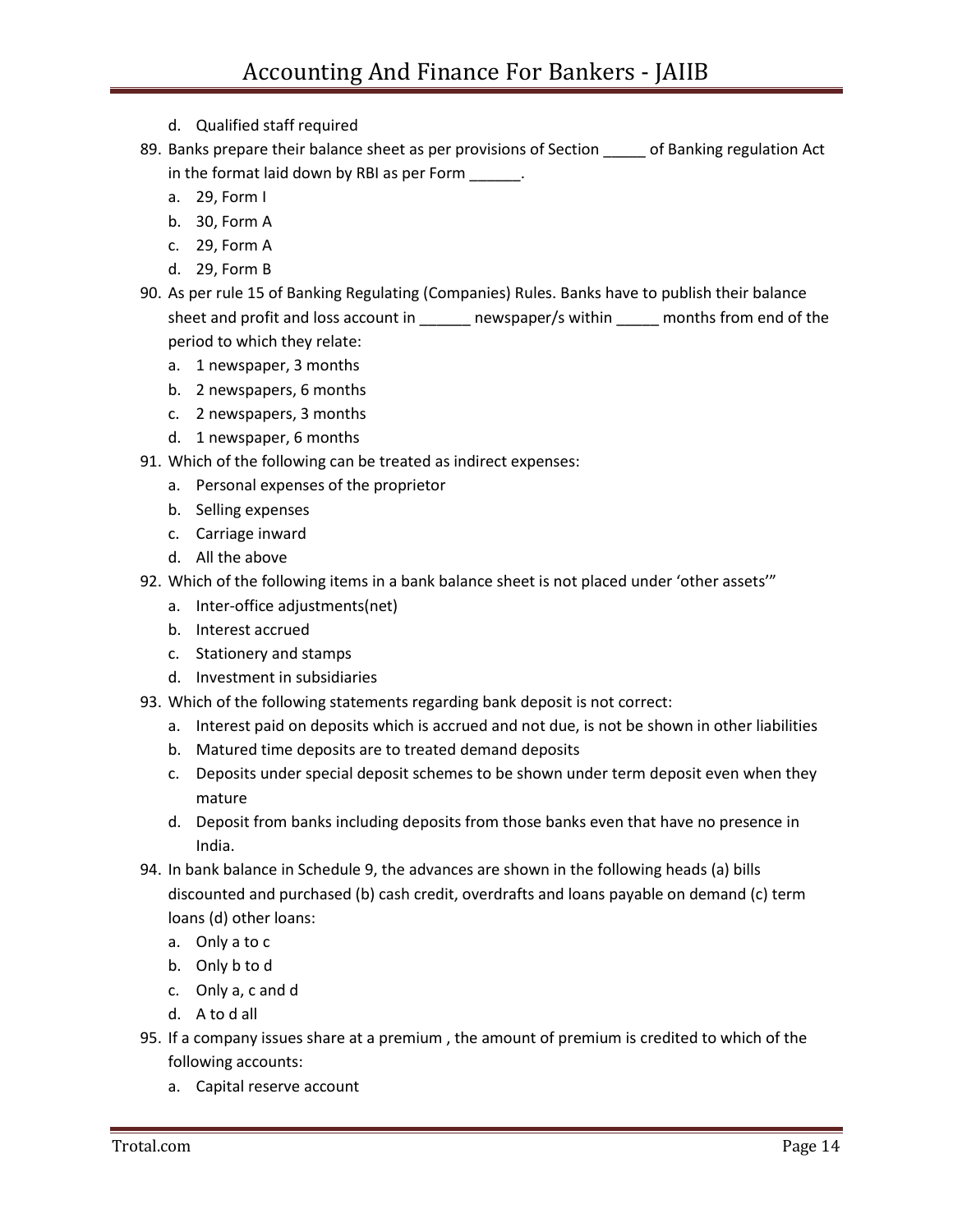- b. Share capital account
- c. Share premium account
- d. A or c
- 96. A company has issued certain shares giving an option to shareholders that in case there is no profit in a particular year, the dividend for that year shall be paid, in future , when the company has adequate profit. Such share is called:
	- a. Cumulative equity share
	- b. Redeemable shares
	- c. Participating preference share
	- d. Cumulative preference share
- 97. When the application money is received from the shareholders, the next instalment due is called \_\_\_\_\_\_ due. Which account is debited in that situation to credit to share capital account:
	- a. Allotment share allotment account
	- b. Capital, share application account
	- c. Allotment, share application account
	- d. Amount due, share application account
- 98. When a company receives some amount as calls in advance. It (can/could) pay interest which
	- can be maximum \_\_\_\_\_\_\_\_.
	- a. Cannot pay
	- b. Can pay, 6%
	- c. Can pay, bank rate
	- d. Can pay, BPLR of 5 top banks
- 99. Shares issued by a company to its staff for consideration other than cash are called:
	- a. Rights shares
	- b. Preference shares
	- c. Employees' stock option scheme
	- d. Sweat equity
- 100. Which among the following is not part of fixed assets in case of balance sheet of a company:
	- a. Goodwill
	- b. Land and building
	- c. Railway siding
	- d. None of the above

Answer:-

- 1. B
- 2. D
- 3. C
- 4. C
- 5. B
- 6. C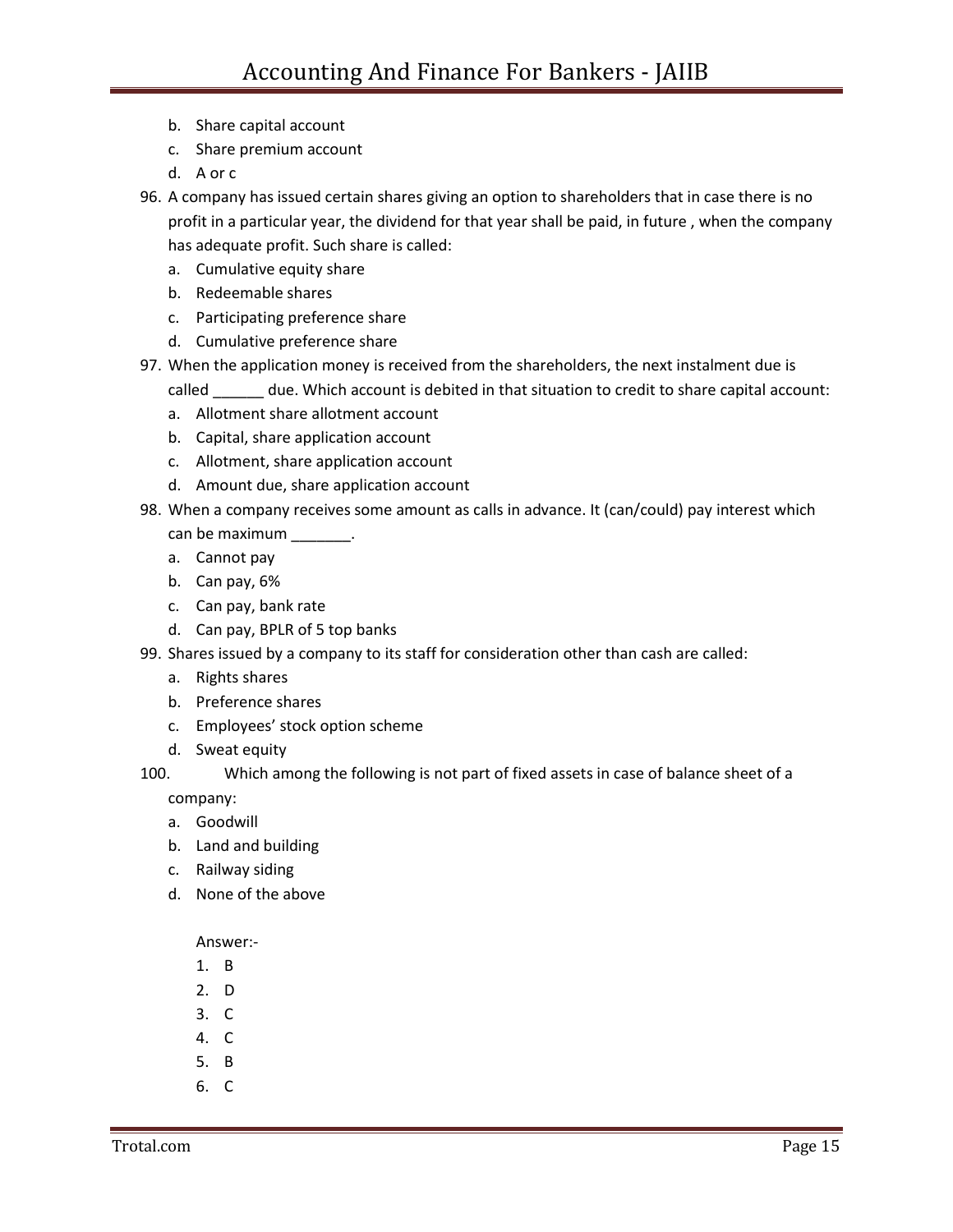- 7. C
- 8. D 9. B
- 10. D
- 11. B
- 12. A
- 13. A
- 14. D
- 15. D
- 16. D
- 17. A
- 18. C 19. D
- 20. C
- 21. C
- 22. B
- 23. B
- 24. B
- 25. B
- 26. D
- 27. C 28. D
- 29. C
- 30. C
- 31. A
- 32. D
- 33. C
- 34. A 35. C
- 36. B
- 37. B
- 38. A
- 39. A
- 40. B
- 41. D
- 42. A
- 43. B
- 44. B
- 45. B
- 46. B
- 47. D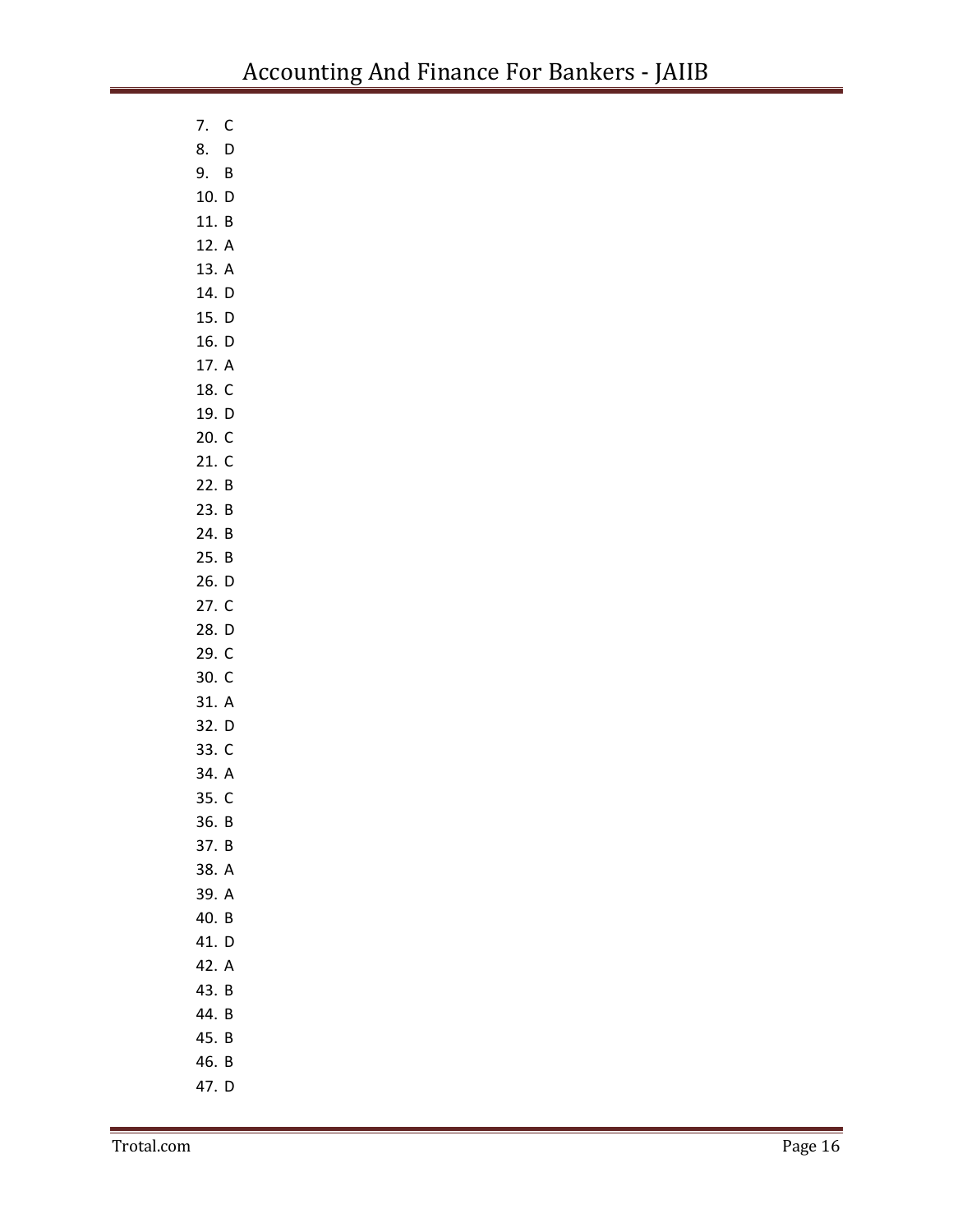| 48. D |   |
|-------|---|
| 49. D |   |
| 50. D |   |
| 51. B |   |
| 52. C |   |
| 53. B |   |
| 54. A |   |
| 55. A |   |
| 56. B |   |
| 57. B |   |
| 58. A |   |
| 59. B |   |
| 60. C |   |
| 61. C |   |
| 62. B |   |
| 63. D |   |
| 64. A |   |
| 65. B |   |
| 66. B |   |
| 67. A |   |
| 68. A |   |
| 69. B |   |
| 70. C |   |
| 71. B |   |
| 72. D |   |
| 73. A |   |
| 74. D |   |
| 75. A |   |
| 76. A |   |
| 77.   | C |
| 78. B |   |
| 79. B |   |
| 80. D |   |
| 81. C |   |
| 82. D |   |
| 83. B |   |
| 84. D |   |
| 85. C |   |
| 86. B |   |
| 87. B |   |
| 88. C |   |